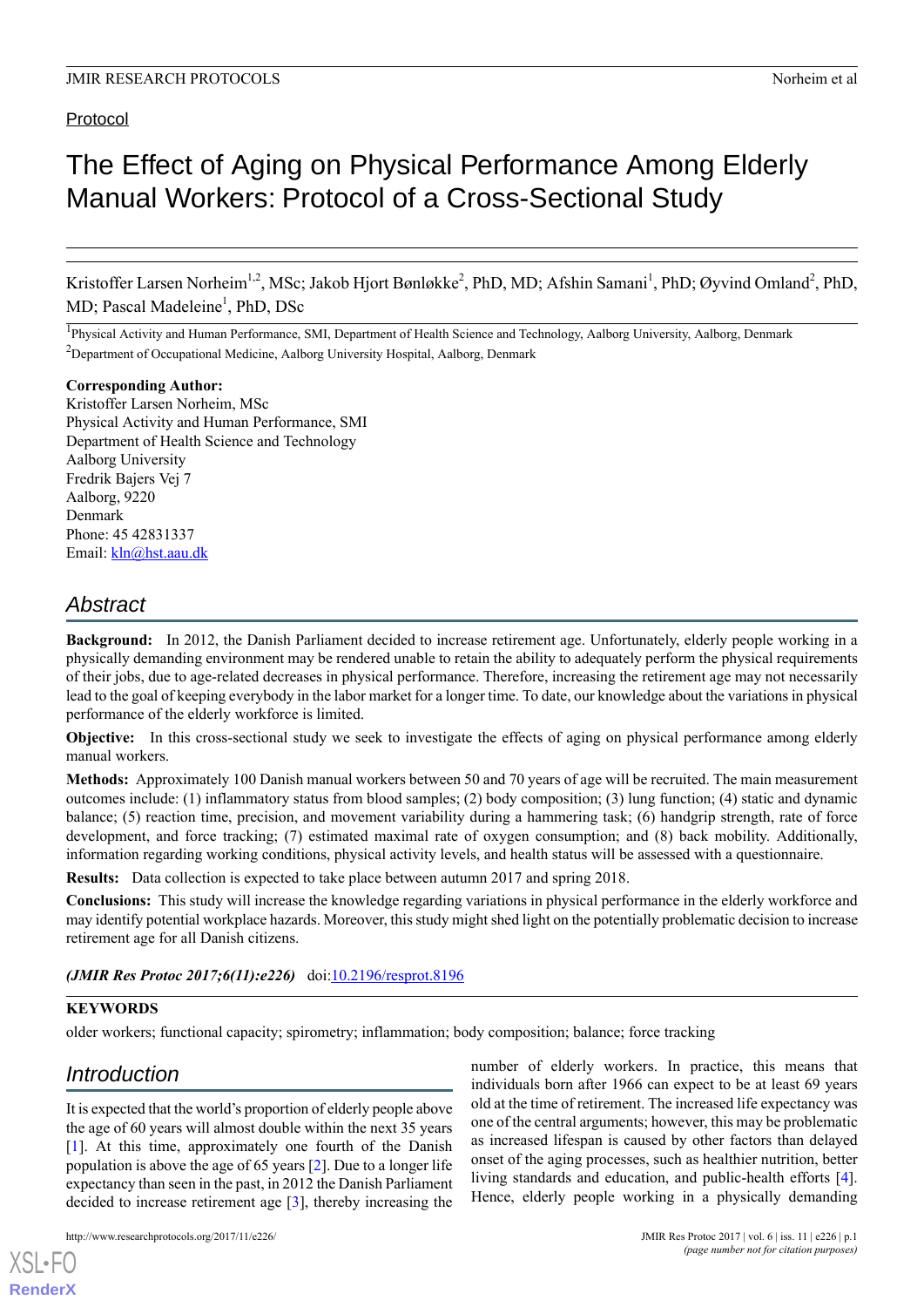environment (eg, building and constructions sites) may be rendered unable to retain the ability to adequately perform the physical requirements of their jobs, due to age-related decreases in physical performance. In healthy elderly people, increased longevity may lead to a postponed retirement age, but that is far from certain for people with chronic conditions such as osteoarthritis and osteoporosis. Therefore, increasing the retirement age may not necessarily lead to the goal of keeping everybody in the labor market for a longer time [[5\]](#page-6-4). Knowledge about the variations in physical performance of the elderly workforce when physically challenged is limited [\[6-](#page-6-5)[8\]](#page-6-6). Accordingly, the effects of an increased retirement age among elderly manual workers are difficult to predict.

Aging is associated with a gradual loss of muscle mass, strength, and power [[9-](#page-6-7)[11\]](#page-6-8), in addition to reductions in maximal rate of oxygen consumption (VO<sub>2max</sub>) [\[12](#page-6-9)], lung capacity [[13,](#page-6-10)[14](#page-6-11)], and impairment of postural control [\[15](#page-6-12)]. Reductions in  $VO_{2max}$  have been observed to be approximately 10% per decade after the age of 30 (a process which seems to accelerate further after the age of 70  $[16-18]$  $[16-18]$  $[16-18]$ , whereas forced expiratory volume in 1 second  $(FEV_1)$  declines approximately 20 mL annually from the age of 25 years [\[19](#page-6-15)]. This annual decline increases to 38 mL after the age of 65 years [[14\]](#page-6-11), which means that on average a person at the age of 70 has lost  $1 L$  in  $FEV<sub>1</sub>$  over the preceding 45 years. Concomitant to these changes, forced vital capacity (FVC) is reduced at a slightly slower speed [[19\]](#page-6-15). Furthermore, the age-related reductions in muscle strength affects both inspiratory and expiratory muscles [[20\]](#page-6-16), possibly inhibiting ventilation during physical activity.

Contrary to the age-related loss of respiratory capacity, skeletal muscle strength is relatively well preserved until the age of 50 years. From this age, the annual decline in strength is approximately 1-2%, whereas muscle power is lost at an even faster rate [[11](#page-6-8),[21\]](#page-6-17). Regarding rate of force development (RFD), a previous study demonstrated that a significant loss of rapid force capacity would be evident after the fifth decade, while loss of maximal strength would be more pronounced after the sixth decade of life [\[22](#page-6-18)]. Some authors argue that RFD is of more functional significance in elderly people compared to maximal strength because rapid force production is more related to tasks such as postural control and grabbing a rail to regain balance and prevent falls [[23\]](#page-6-19). Conversely, daily activities that involve the manipulation of objects rarely require maximal force or explosive force, but rely mostly on submaximal force production. Hence, measurements of submaximal force production in both static and dynamic conditions (eg, force tracking) may provide additional information about force steadiness and coordination [\[24](#page-6-20)], which is needed during activities of daily living at work and during leisure.

Sarcopenia, also known as the age-related loss of muscle mass, typically starts from the end of the fifth decade of life [\[9](#page-6-7),[25\]](#page-6-21), and may sometimes be accompanied by an increase in fat mass [[26\]](#page-7-0). Thus, body mass may remain somewhat stable in the elderly [\[27](#page-7-1)]; however, a negative change in body composition may have detrimental consequences [\[28](#page-7-2)]. Given that people with physically demanding occupations are required to be physically active throughout a workday, a decrease in muscle mass together with an increase in fat mass would be especially problematic in this population. Another challenge for elderly individuals is that comorbidity (ie, having more than one chronic condition) increases with age [[29\]](#page-7-3). Additionally, some conditions may interact, thereby exacerbating the negative impact of a disease on quality of life and work ability. For instance, chronic obstructive pulmonary disease is usually accompanied by skeletal muscle weakness, musculoskeletal disorders, osteoporosis, and chronic inflammation [\[30](#page-7-4),[31\]](#page-7-5). Moreover, the prevalence of hip and knee osteoarthritis increases with age, while physically demanding work may accelerate the development of this pathology [[32\]](#page-7-6). Several risk factors have been proposed to explain this interaction, including age and physical inactivity. The exact pathogenesis contributing to these comorbidities, together with the treatment strategies, are not clearly established. Interestingly, systemic inflammation, which is typically elevated in patients with chronic obstructive pulmonary disease, is not only associated with an age-related decline in lung function [\[33](#page-7-7)], but is also negatively associated with muscle mass in elderly people [[34\]](#page-7-8). These findings call for research initiatives assessing both the respiratory and the musculoskeletal system in relation to occupational exposures, and other risk factors such as body composition and inflammatory status.

Balance is typically compromised in elderly people. Although postural control is largely related to muscle strength and the ability to produce rapid force, it also requires an integration of the information from the visual, vestibular, and somatosensory systems to generate the appropriate motor response to maintain static and dynamic balance [\[15](#page-6-12),[35\]](#page-7-9). Thus, a combination of the alterations in the musculoskeletal system and the afferent information from sensory systems are responsible for the reduced ability to maintain motor coordination (including balance) among the elderly [[35\]](#page-7-9). Paradoxically, although visual acuity is progressively compromised with increasing age, the reliance on the visual system to maintain postural control increases with age, especially when balance is challenged [[35\]](#page-7-9). These changes may therefore result in impairments in physical performance and, as a result, the ability to sustain the required level of efficiency in a physically demanding job. Hence, the physiological changes in relation to aging may challenge the ability of elderly manual workers to maintain an adequate level of performance in their workplace. Moreover, these changes may result in elderly manual workers working closer to their maximal capacity on a daily basis, which may result in an increased risk of developing musculoskeletal disorders [\[36](#page-7-10),[37\]](#page-7-11).

To date, we know too little about how physically demanding work affects physical performance and how declining physical performance affects the ability to perform physically demanding work in elderly populations. Specifically, more information is needed about how different work exposures, health statuses, and physical activity levels relate to different measures of physical performance. Although some of the reductions in physical performance might begin as early as the third decade of life, the most pronounced impairments occur starting from the fifth decade. Thus, information regarding the variations in physical performance among elderly manual workers in the last two decades of working life is of importance, so that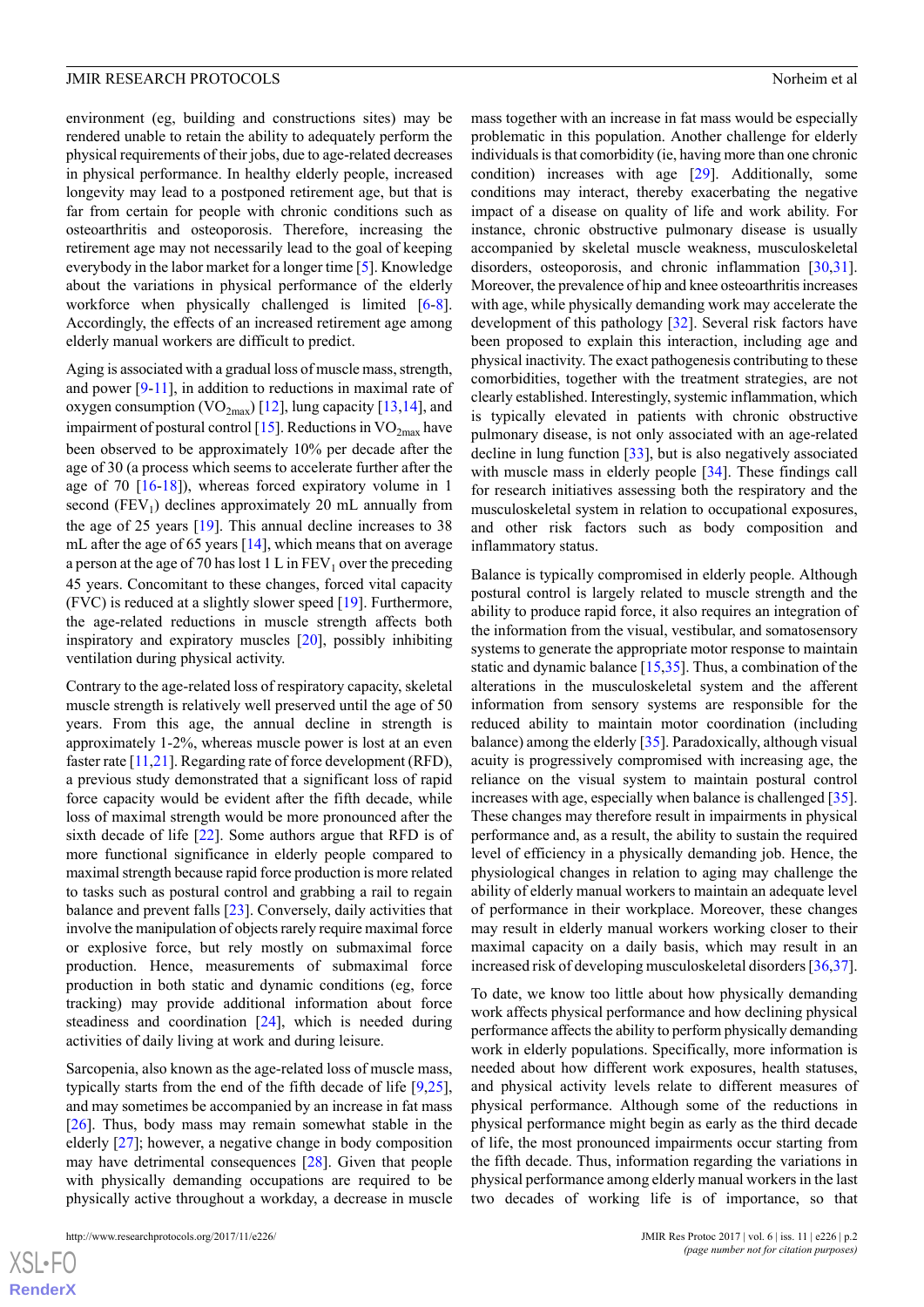recommendations related to their work environment can be made. Lastly, chronological age (ie, time since birth) may well be an important risk factor for several adverse outcomes; however, all people age differently. The term *biological age* has been used to describe a person's health status, thereby giving a better prediction of physical capacity later in life than chronological age [\[38](#page-7-12)]. Although a single marker of biological age has not been discovered, a combination of several putative biomarkers (including handgrip strength, standing balance, muscle mass, inflammatory status, and lung function) have been suggested to create a model for determining biological age [[39](#page-7-13)[,40](#page-7-14)]. Hence, the present study will enable us to not only investigate the effect of chronological age on physical performance, but may also give insight into the biological age of elderly manual workers.

The present paper describes the study protocol for a study that aims to investigate variations in physical performance among elderly Danish manual workers aged 50 to 70 years. Our primary outcomes include handgrip strength,  $FEV<sub>1</sub>$ , and  $FVC$ . Secondary outcomes include force steadiness, reaction time, aerobic capacity, motor coordination, balance, body composition, back mobility, and inflammatory status. Tertiary outcomes are self-reported levels of physical activity, health status, and different work exposures. This is the first study to combine measurements of respiratory and musculoskeletal systems in elderly manual workers, and the collected data will therefore increase our knowledge regarding the elderly workforce. The main research questions in the study are:

- 1. To what extent does physical performance change in elderly manual workers with physically demanding occupations during the last two decades of working life?
- 2. To what extents do work environment and physical activity levels predict respiratory and musculoskeletal function in elderly manual workers?

Based on the available literature, we hypothesize that physical performance is negatively associated with age, and that physical work magnifies this negative relationship when compared to the general population. Thus, we expect work environment and physical activity to be predictive of respiratory and musculoskeletal function in this cohort.

# <span id="page-2-0"></span>*Methods*

# **Study Design**

The present study is a cross-sectional investigation which explores the variations in physical performance in elderly (aged 50-70 years) Danish manual workers working in a physically demanding trade. Data collection is expected to take place between autumn 2017 and spring 2018. All tests will be conducted in a research laboratory at Aalborg University, Denmark. Each experimental session is expected to last for approximately 2 hours. The order in which the tests will be conducted is the following: (1) inflammatory status will be measured from venous blood samples; (2) anthropometrics (ie, height, weight) and blood pressure will be measured, followed by an estimation of body composition based on bioelectrical impedance analysis (BIA); (3) lung function will be measured using spirometry; (4) static and dynamic balance will be measured on a force platform during quiet standing and a sit-to-stand motion; (5) reaction time, precision, and movement variability will be measured during a hammering task; (6) handgrip strength, RFD, and force tracking will be measured with a hand dynamometer; (7) estimated  $VO_{2max}$  will be measured on a bicycle ergometer; and (8) back mobility ([Figure](#page-2-0) [1\)](#page-2-0).

# **Recruitment of Participants**

We aim to include approximately 100 manual workers aged 50-70 years. The study subjects will be recruited from a questionnaire sent out to more than 5000 Danish manual workers as a part of the ALdring og Fysisk Arbejde cohort (ALFA; Aging and Physical Work), which was created from a register-based cohort of all manual workers in Denmark aged 39 years and older in 1999 (n=155,358). Briefly, the questionnaire included 86 items, mostly regarding work and working conditions, but also 23 items regarding health. Lastly, the questionnaire included a question asking if the subject would like to participate in a clinical study of physical performance. Those who respond in the affirmative to this question will be contacted via email. The selection will aim to ensure representability over the age range by recruiting in bins of 5 years from 50 to 70 years. Subjects with musculoskeletal disorders, osteoarthritis, cardiovascular disease, or any other health condition that contradicts physical testing will be excluded from tests they cannot safely perform. Hence, hypertensive subjects will not complete the cycling test, whereas subjects with severe shoulder pain will not complete the hammering test. All participants will be informed about the purpose of the study and will give written informed consent to participate in the clinical examination. The study will be carried out in accordance to the Helsinki declaration and is approved by the ethics committee of region North Jutland (N-20160023).

Figure 1. Test order and estimated time.

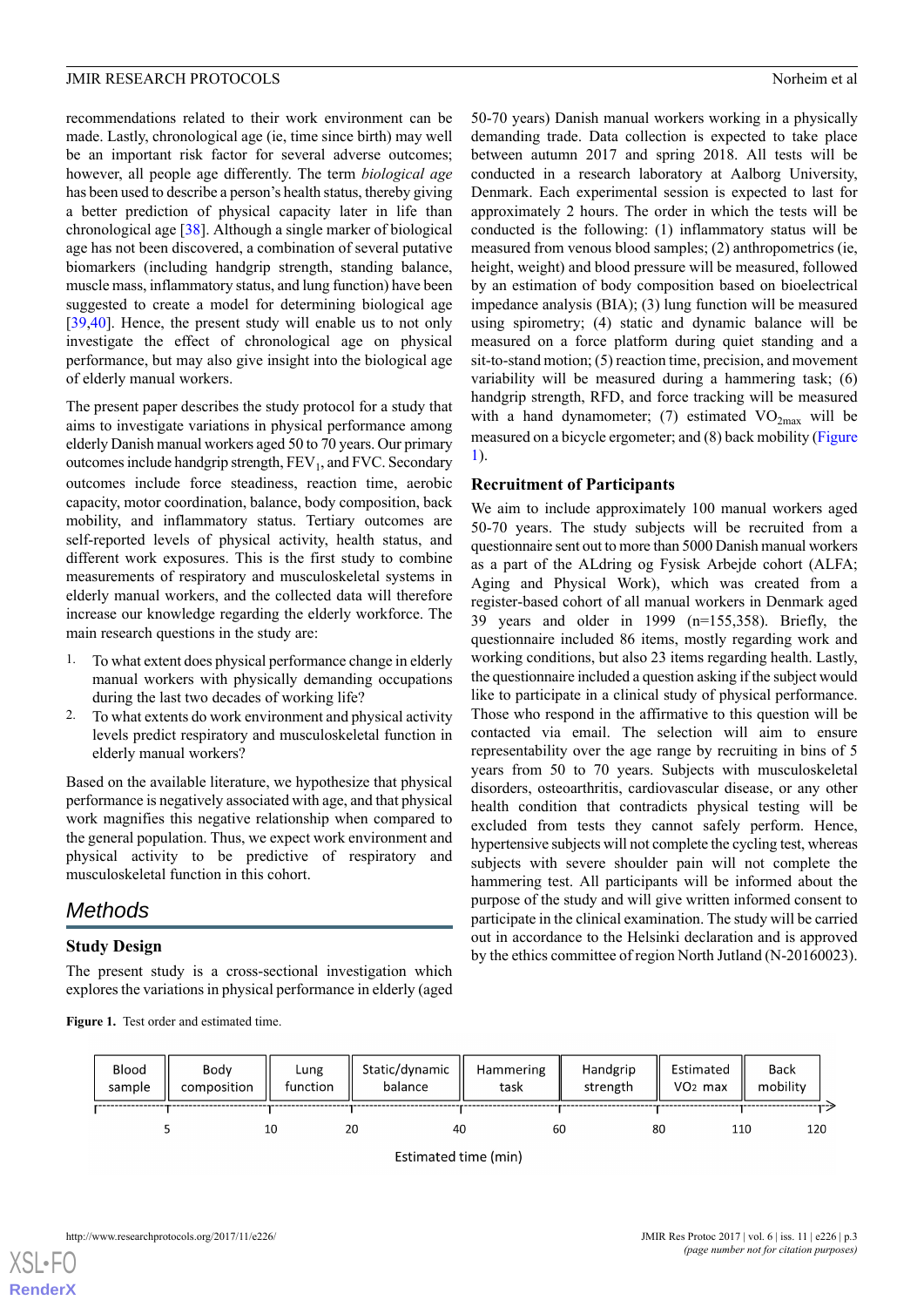#### **Measurements**

#### *Biochemistry*

Blood will be drawn from the antecubital vein into 6 mL ethylenediamine tetraacetic acid tubes followed by centrifugation and extraction of plasma. Plasma will be used for high sensitivity analysis of C-reactive protein with a latex particle-enhanced immunoturbidimetric assay, and interleukin-6 will be analyzed by an enzyme linked immunosorbent assay.

#### *Bioelectrical Impedance Analysis*

Body composition will be estimated using a direct segmental multi-frequency bioelectrical impedance machine (InBody 370, Biospace). The apparatus uses three frequencies (5, 50, and 250 kHz) at five body segments (right arm, left arm, trunk, right leg, and left leg), with a test duration of approximately 45 seconds. The main measurement outcomes include fat-free mass, fat mass, and percent body fat. Although not recognized as the *gold standard* for estimation of body composition, BIA is widely used in large cohort-based and cross-sectional studies [[41\]](#page-7-15) due to its low cost and noninvasive technique. Several studies have found direct segmental multi-frequency BIA to be a valid tool for assessment of body composition in both young and older men and women [\[42](#page-7-16),[43\]](#page-7-17).

### *Spirometry*

Basal lung function will be measured using a Spirobank II SMART (Medical International Research [MIR], Rome, Italy) spirometer, disposable MIR turbine flowmeters, and MIR winspiroPRO software (version 6.5.0). The main outcomes include  $FEV<sub>1</sub>$ , FVC, and peak expiratory flow, which will be conducted as recommended by The European Respiratory Society [\[44\]](#page-7-18) and The American Thoracic Society [\[45](#page-7-19)] standards. Briefly, from a standing position the subjects will be asked to inhale fully, place the spirometer in their mouth, immediately (<1 second) followed by a forced maximal expiration, which is ended when they are unable to expire more air, or after at least 6 seconds. A nose clip will be worn during the testing. The subjects will be asked to avoid pursing their lips, closing their teeth around the spirometer, or letting any air leak between their lips and the mouthpiece during the expiration. Each subject will perform a minimum of three trials and a maximum of eight trials until at least three satisfactory trials have been performed, and the difference between the highest and the second highest FVC or  $FEV<sub>1</sub>$  is no more than 150 mL  $[44]$  $[44]$ . The spirometer will be calibrated daily using a 3 L calibrated airtight syringe.

#### *Static and Dynamic Balance*

Static and dynamic balance will be measured during quiet standing and during a sit-to-stand motion on a force platform (AMTI AccuSway, Watertown, MA, USA). Static balance will be assessed during three conditions: first during quiet standing with eyes open; second during quiet standing with eyes closed; and third during quiet standing with eyes open, while counting backwards from 30 in multiples of three (ie, 30, 27, 24, and so on) to increase cognitive load. In each of the above-mentioned conditions the subjects will be asked to stand for 1 minute,

which will be repeated three times for each condition, and they will be instructed to stand as quietly as possible [\[46](#page-7-20)]. Dynamic balance will be assessed with the subjects completing a sit-to-stand motion from a chair with five rises as fast as possible. This sit-to-stand test is a part of the short physical performance battery and is used to assess lower extremity function [[47\]](#page-7-21). Spatial-temporal changes in displacement of the center of pressure (CoP) will be computed in the anterior-posterior and medial-lateral directions. Additionally, the standard deviation and sample entropy of the CoP will be computed, as described previously [[48\]](#page-7-22).

#### *Hammering Task*

Reaction time, precision, and movement variability will be measured using a force platform (AMTI AccuSway, Watertown, MA, USA), a computer screen for visualization, and a rubber hammer [\(Figure 2](#page-4-0)). From a standing position, subjects will be instructed to hammer as fast and precisely as possible on the correct mark on the force platform, as visualized on the computer screen. The program will be set to randomly (and with equal probability) indicate one out of nine marks at 1-second intervals. Active markers will be attached to the hammer and the dominant arm. The hammering motion will tracked by the Visualeyez II system set up with two VZ4000 trackers (Phoenix Technologies Inc., BC, Canada) and sampled at 100 Hz. The movement will then be decomposed in three dimensions using Euler angles. All recordings will be synchronized by the end of frame pulse generated by the motion capture system indicating the first frame of the recordings. Movement amplitude and variability will be computed, as described previously [\[49](#page-7-23)].

#### *Handgrip Strength*

Maximal handgrip strength, RFD, and force tracking will be measured using a digital hand dynamometer (Model G100, Biometrics Ltd, Gwent, UK). The subjects will be seated in a chair with their lower arms resting on an armchair (90-degree angle in the elbow) while holding the dynamometer. The test begins with the subjects generating their maximal force onto the dynamometer and ends when the force starts to decline. Three trials will be performed using the dominant hand. Thereafter, the subjects will perform an endurance trial using their dominant hand, in which they are asked to exert 20% of their maximal force until task failure, which is defined as an inability to maintain the output force within 2% of maximal force around the set value. Maximal grip strength (measured as peak force in Newtons) and RFD (measured as the rate of force rise [change in peak force/change in time] in Newtons per second) will be calculated during the maximal contractions, whereas the standard deviation (absolute variability), coefficient of variation (relative variability), and the sample entropy (structural variability) of the force signal will be computed during the submaximal trial, as described previously [[50\]](#page-8-0). Measurement of handgrip strength has previously been shown to be a reliable measure of strength in the upper extremities [[51](#page-8-1)] and low levels of handgrip strength are reported to be a strong predictor of disability and mortality, and a marker of sarcopenia [[52,](#page-8-2)[53\]](#page-8-3).

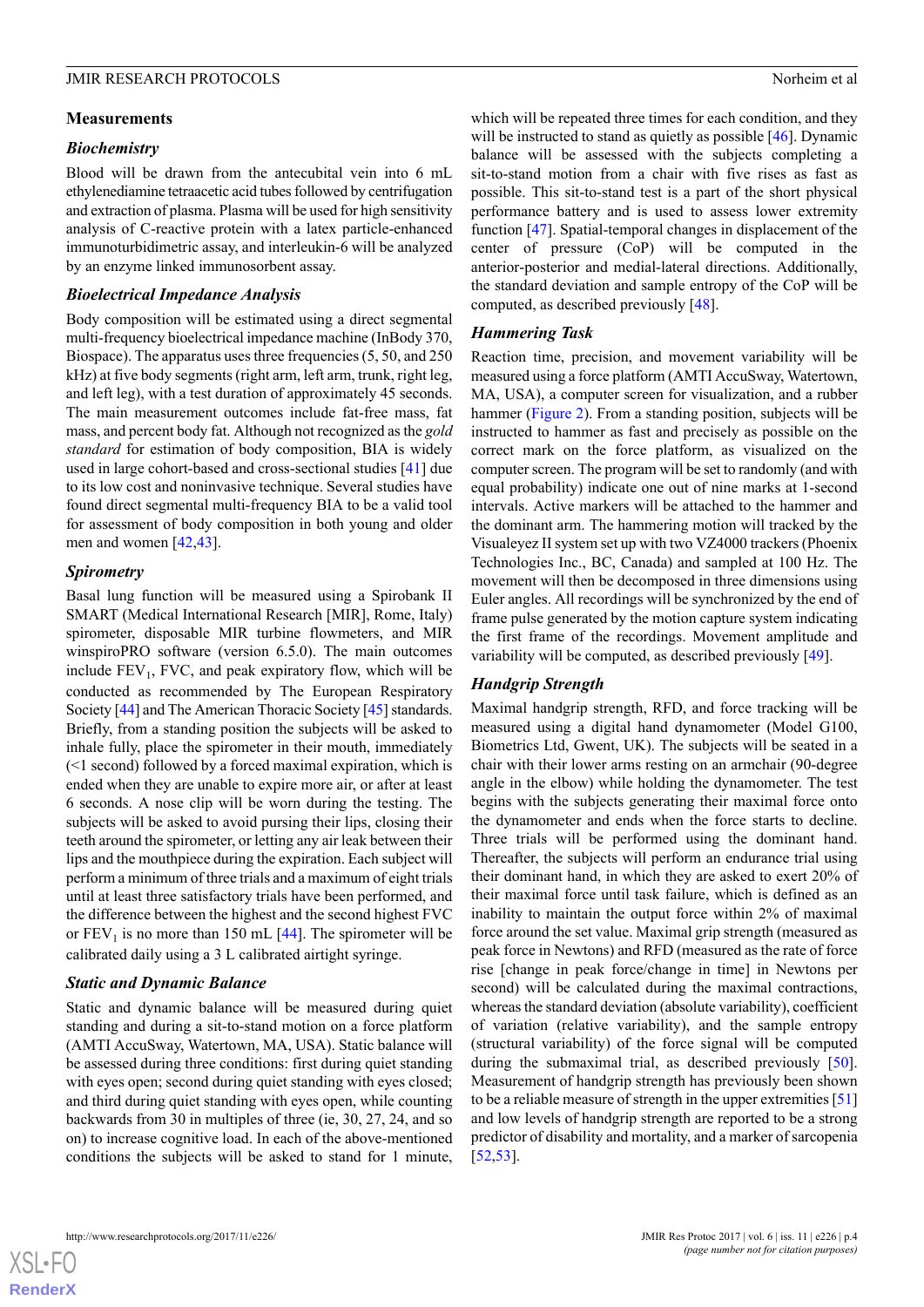<span id="page-4-0"></span>Figure 2. Illustration of experimental set-up during the hammering task.



#### *Estimated Maximal Rate of Oxygen Consumption*

The estimated  $VO<sub>2max</sub>$  test will be conducted using a bicycle ergometer (Monark AB, Varberg, Sweden) and a Polar A300 heart rate monitor (Polar Electro Oy). Instructions will be given, as recommended by the Danish Health Authority [\[54](#page-8-4)]. Briefly, the cycle ergometer will be adjusted to the individual subject, followed by an 8-minute warm-up on a low resistance (measured in Watts) that increases the subject's heart rate approximately 20 beats/minute from resting levels. The resistance will then be increased to a level that raises the heart rate of the subject to somewhere between 130-160 beats/minute. Heart rate will be registered every 30 seconds and the test will be terminated when the heart rate has been stable for at least 2 minutes. The criterion for a stable heart rate is less than 4 beats/minute change, as measured every 30 seconds for 2 minutes, and the test will continue until this criterion is met. The average heart rate across the four last measures, together with the selected ergometer resistance, will be used to estimate  $VO<sub>2max</sub>$  using the Åstrand nomogram and linear extrapolation, with correction for gender [[55\]](#page-8-5). This method has shown a high degree of precision [[56\]](#page-8-6).

#### *Back Mobility*

 $X$ SL•F **[RenderX](http://www.renderx.com/)**

Back mobility will be measured using the fingertip-to-floor (FTF) test. The FTF test is a reliable measure used to assess forward mobility of the spine and pelvis [[57\]](#page-8-7), and it is able to predict changes in disability in patients with lower back pain [[58\]](#page-8-8). The subjects will be standing barefoot on an elevated platform. Keeping their knees fully extended, subjects will bend forward and reach as low as possible with their arms. The vertical distance between the platform and the tip of their middle

finger will be noted. This value can be both positive and negative (ie, if their fingers reach below the platform the value will be noted as negative in centimeters) [[57\]](#page-8-7).

# *General Health and Work Ability*

The answers to the ALFA questionnaire, which includes questions about general health, work ability, and environment, as well as social and psychological wellbeing, will be used as covariates in this study. To get a current assessment of some of these covariates, a shorter version of the questionnaire will be answered at the time of the clinical examinations. This short questionnaire will include questions about general health, leisure-time physical activity, pain, and work ability (see [Multimedia Appendix 1\)](#page-5-0).

#### **Statistics**

All continuous data will be tested for normality using the Shapiro-Wilk test. Appropriate data transformation will be applied if normality is not met. Subject characteristics and descriptive results will be presented as means and standard deviations or standard errors, and percent distribution. Associations between age (dependent variable) and the measured outcomes (independent variables) will be analyzed with univariate linear regression models, whereas multivariate linear regression models will be constructed using backwards elimination (with adjustment for gender in both cases). When available, the measured outcomes will also be compared with normative data assessing the general population in this age group. Pearson's Chi-square tests will be used to assess the probability of independency between different self-reported work exposures (eg, work experience, seniority, heavy lifts in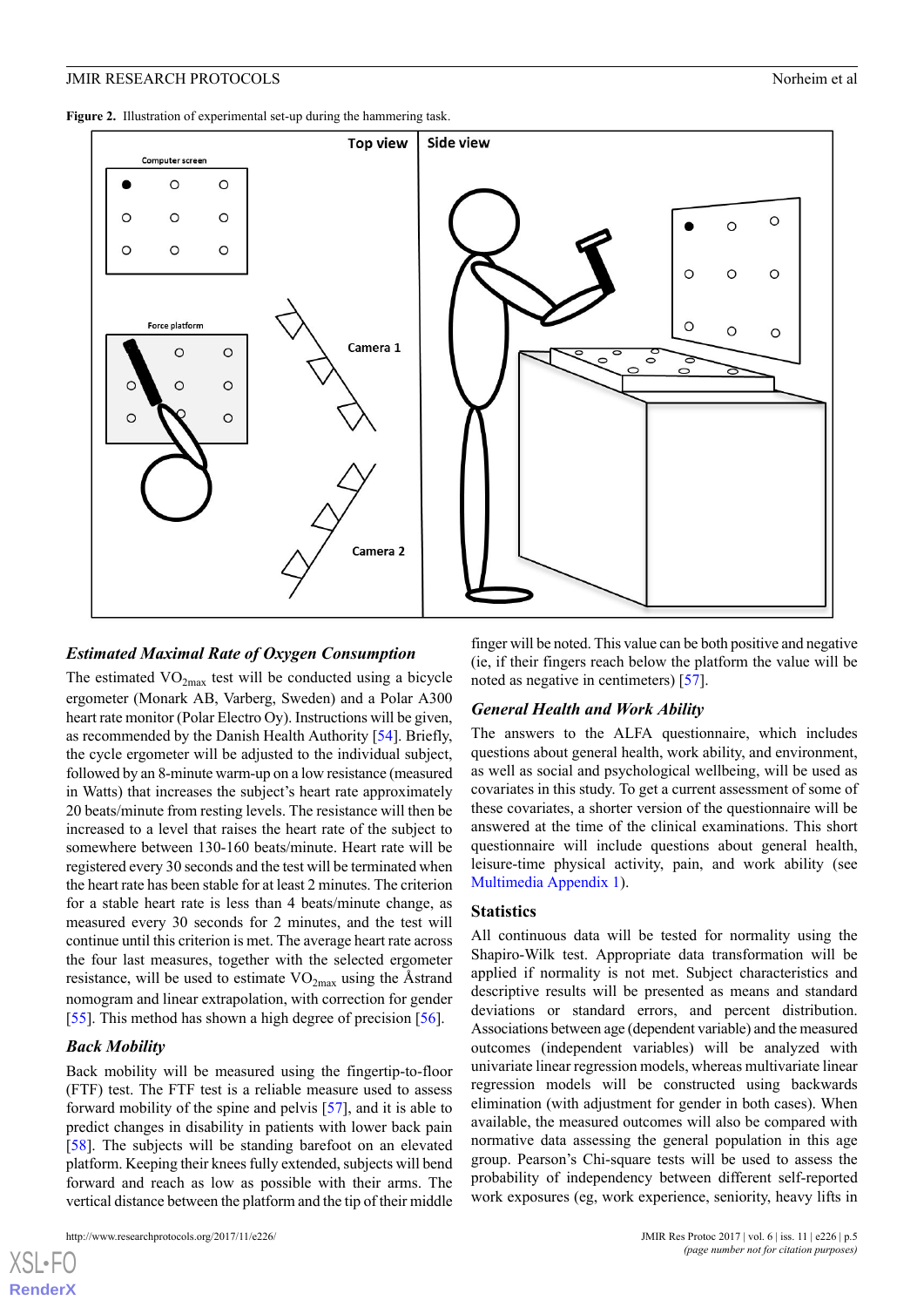provide additional knowledge regarding issues related to changes in physical performance, confounding factors (eg, smoking, work environment, health status), and the balance between physical workloads and physical work capacity. Some studies have investigated the effect of age on physical performance among elderly workers; however, these studies have either been restricted by testing relatively young (<60 years) workers  $[65,67,69,70]$  $[65,67,69,70]$  $[65,67,69,70]$  $[65,67,69,70]$  $[65,67,69,70]$  $[65,67,69,70]$  or by assessing only a limited number of parameters [\[68](#page-8-16),[71\]](#page-8-20). Therefore, an extensive test-battery with direct measures of respiratory capacity and musculoskeletal function in the oldest of workers, along with health profiles and work exposures, will enable us to identify associations between age and physical performance in this specific population. Moreover, this study might shed light on the potentially

problematic decision to increase retirement age.

The present study is strengthened by the objective and extensive clinical examination of physical performance employed in a relatively understudied group. One of the limitations of this study includes the use of a cross-sectional design. Specifically, cross-sectional studies investigating alterations in physical performance with increasing age tend to find different changes compared to findings in longitudinal studies. Such discrepancies may stem from several issues, including differences in working conditions, environmental factors, and research methodologies [[37\]](#page-7-11). However, the financial and time-saving advantages of cross-sectional studies may be compensatory and should still give insight into areas for future longitudinal investigations. Moreover, establishing this cohort will enable us to conduct follow-up studies in the future. Another limitation may be that the oldest workers recruited for this study represent a highly selected cohort. The "average" elderly manual worker may have already (prematurely) withdrawn from the workforce, thereby leaving only the older workers with the highest physical performance in the labor market. This issue is known as the *healthy worker effect* [\[72](#page-8-21),[73\]](#page-8-22), and should be kept in mind when

**Strengths and Limitations**

interpreting our findings.

the workplace) and the measured outcomes (made categorical by dividing outcomes into *high* or *low*, based on either available reference values [[59\]](#page-8-9) or cluster analysis). In models with categorical variables, odds ratios will be calculated and statistical significance levels will be set *a priori* to *P*<.05.

# **Sample Size**

Our primary outcomes are handgrip strength,  $FEV<sub>1</sub>$ , and  $FVC$ . Based on previous studies, we expect age to be a stronger predictor of handgrip strength compared to  $FEV<sub>1</sub>$  or  $FVC$ ; hence, the latter was used to calculate sample size. Considering three predicators (age, height, smoking) describing the primary outcome (FEV<sub>1</sub> or FVC) variations with a medium average correlation between each of the predictors and the outcome (rho=0.3), and a low average correlation between the predictors (rho=0.1), the sample size was calculated to be 102 subjects in a multiple regression analysis to obtain 5% type I and 20% type II errors [[60\]](#page-8-10).

# *Results*

Subjects are currently being contracted via telephone and email. It is expected that data collection will be completed by March 2018.

# *Discussion*

In several jobs, the physical demands for elderly workers are at the same level as for younger workers [\[37](#page-7-11),[61](#page-8-11)[,62](#page-8-12)]. Due to a potential decrease in working capacity, the resulting workload may change from an acceptable load into daily physical *overload*, which might result in negative long-term health effects, such as chronic musculoskeletal symptoms [\[63](#page-8-13),[64\]](#page-8-14), work absenteeism, and early pension retirement. Physical overload is often related to the positive adaptive responses of endurance and resistance training. Most studies, however, find no training effect of prolonged exposure to heavy manual labor [[65-](#page-8-15)[68](#page-8-16)]. Therefore, a more detailed understanding of the effects of age on physical performance in elderly manual workers will

# **Acknowledgments**

The project is funded by Arbejdsmiljøforskningsfonden (project number 20140072843). The funders had no role in the study design, and will not have any role in data collection and analysis, decision to publish, or preparation of the manuscript. We would also like to thank the rest of the ALFA-group, which includes Martin Moesgaard, Kirsten Fonager, Henrik Bøggild, Johan Hviid Andersen, and Claus Dalsgaard Hansen.

# **Authors' Contributions**

<span id="page-5-0"></span>ØO and PM had the original idea for the study. PM, ØO, AS, JHB, and KLN conceived the study design. ØO, PM, and JHB obtained the funding. KLN, PM, and AS will be responsible for developing the technical measurements and analyzing the results. KLN wrote the draft of the manuscript before all authors read, critically reviewed, and approved the final version.

# **Conflicts of Interest**

None declared.

# **Multimedia Appendix 1**

Questionnaire.

http://www.researchprotocols.org/2017/11/e226/ JMIR Res Protoc 2017 | vol. 6 | iss. 11 | e226 | p.6

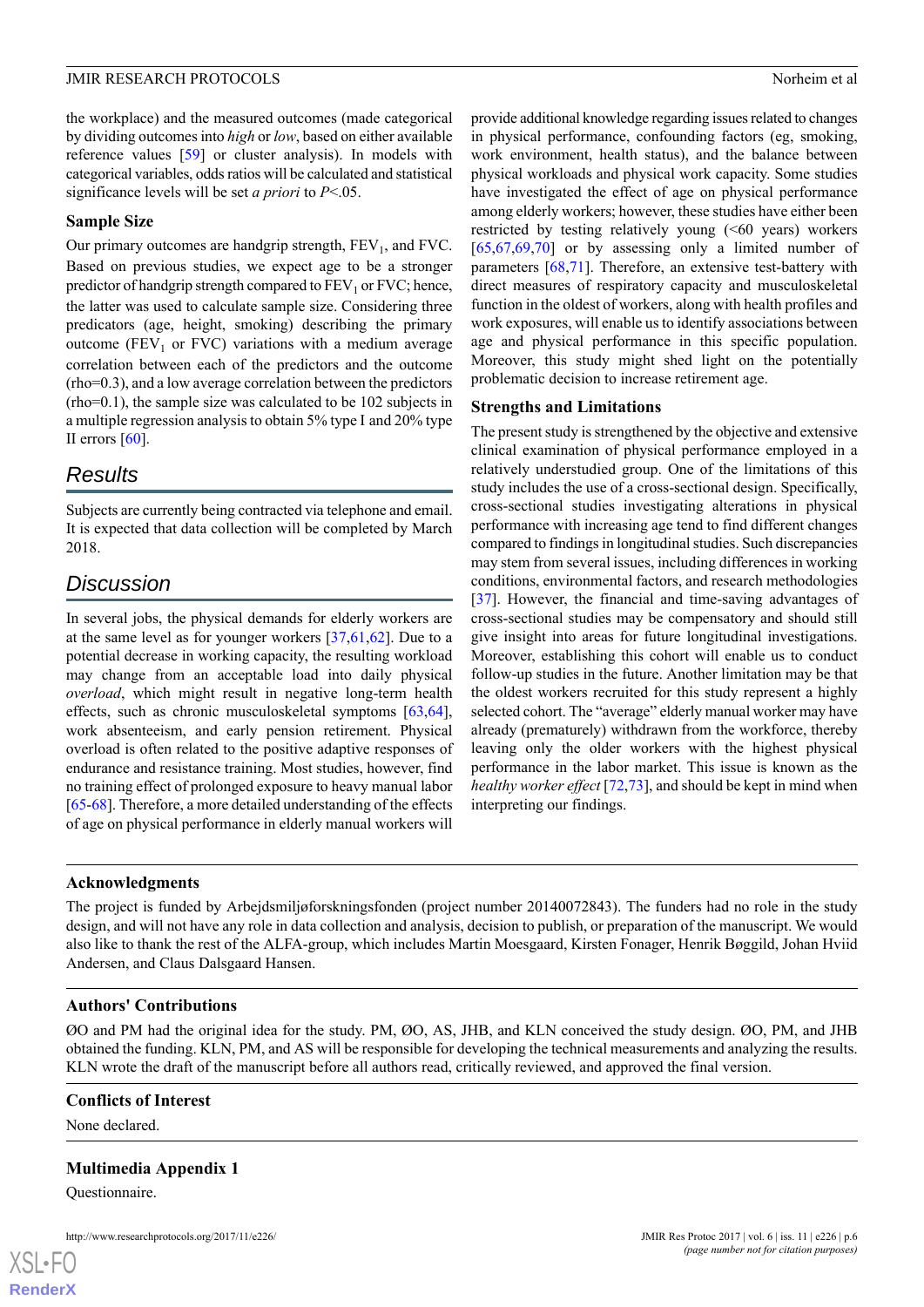# [[PDF File \(Adobe PDF File\), 47KB](https://www.researchprotocols.org/article/downloadSuppFile/8196/58309) - [resprot\\_v6i11e226\\_app1.pdf](https://www.researchprotocols.org/article/downloadSuppFile/8196/58309) ]

### <span id="page-6-0"></span>**References**

- <span id="page-6-1"></span>1. World Health Organization. Ageing and life-course. 2016. URL: <http://www.who.int/ageing/en/> [accessed 2017-10-26] [[WebCite Cache ID 6uV5nRrPf\]](http://www.webcitation.org/6uV5nRrPf)
- <span id="page-6-2"></span>2. Blendstrup C. AEligldre i tal. 2007. URL: [http://www.aeldresagen.dk/aeldresagen-mener/dokumentation/Documents/](http://www.aeldresagen.dk/aeldresagen-mener/dokumentation/Documents/2007%20%C3%86ldre%20i%20tal.pdf) [2007%20%C3%86ldre%20i%20tal.pdf](http://www.aeldresagen.dk/aeldresagen-mener/dokumentation/Documents/2007%20%C3%86ldre%20i%20tal.pdf) [accessed 2017-10-26] [\[WebCite Cache ID 6uV9Ojnsw](http://www.webcitation.org/6uV9Ojnsw)]
- <span id="page-6-3"></span>3. Lov om ændring af lov om social pension. 2010 Aug 19. Forhøjelse af folkepensionsalder, indførelse af seniorførtidspension URL:<https://www.retsinformation.dk/forms/r0710.aspx?id=139950> [accessed 2017-10-26] [[WebCite Cache ID 6uV9PWo2j\]](http://www.webcitation.org/6uV9PWo2j)
- <span id="page-6-4"></span>4. Vaupel J. Biodemography of human ageing. Nature 2010 Mar 25;464(7288):536-542 [\[FREE Full text\]](http://europepmc.org/abstract/MED/20336136) [doi: [10.1038/nature08984\]](http://dx.doi.org/10.1038/nature08984) [Medline: [20336136\]](http://www.ncbi.nlm.nih.gov/entrez/query.fcgi?cmd=Retrieve&db=PubMed&list_uids=20336136&dopt=Abstract)
- <span id="page-6-5"></span>5. Tuomi K, Huuhtanen P, Nykyri E, Ilmarinen J. Promotion of work ability, the quality of work and retirement. Occup Med (Lond) 2001 Aug; 51(5): 318-324. [Medline: [11473138\]](http://www.ncbi.nlm.nih.gov/entrez/query.fcgi?cmd=Retrieve&db=PubMed&list_uids=11473138&dopt=Abstract)
- 6. Bohle P, Pitts C, Quinlan M. Time to call it quits? The safety and health of older workers. Int J Health Serv 2010;40(1):23-41. [doi: [10.2190/HS.40.1.b](http://dx.doi.org/10.2190/HS.40.1.b)] [Medline: [20198802](http://www.ncbi.nlm.nih.gov/entrez/query.fcgi?cmd=Retrieve&db=PubMed&list_uids=20198802&dopt=Abstract)]
- <span id="page-6-6"></span>7. Schalk R, Veldhoven MV, Lange AD, Witte H, Kraus K, Stamov-Roßnagel C. Moving European research on work and ageing forward: overview and agenda. Eur J Work Organ Psychol 2010;19:101.
- <span id="page-6-7"></span>8. Kenny G, Groeller H, McGinn R, Flouris A. Age, human performance, and physical employment standards. Appl Physiol Nutr Metab 2016 Jun;41(6 Suppl 2):S92-S107 [[FREE Full text](http://www.nrcresearchpress.com/doi/abs/10.1139/apnm-2015-0483)] [doi: [10.1139/apnm-2015-0483](http://dx.doi.org/10.1139/apnm-2015-0483)] [Medline: [27277571\]](http://www.ncbi.nlm.nih.gov/entrez/query.fcgi?cmd=Retrieve&db=PubMed&list_uids=27277571&dopt=Abstract)
- 9. Goodpaster B, Park S, Harris T, Kritchevsky S, Nevitt M, Schwartz A, et al. The loss of skeletal muscle strength, mass, and quality in older adults: the health, aging and body composition study. J Gerontol A Biol Sci Med Sci 2006 Oct;61(10):1059-1064. [Medline: [17077199](http://www.ncbi.nlm.nih.gov/entrez/query.fcgi?cmd=Retrieve&db=PubMed&list_uids=17077199&dopt=Abstract)]
- <span id="page-6-9"></span><span id="page-6-8"></span>10. Janssen I, Heymsfield S, Wang Z, Ross R. Skeletal muscle mass and distribution in 468 men and women aged 18-88 yr. J Appl Physiol 2000;89:8. [Medline: [10904038\]](http://www.ncbi.nlm.nih.gov/entrez/query.fcgi?cmd=Retrieve&db=PubMed&list_uids=10904038&dopt=Abstract)
- <span id="page-6-10"></span>11. Skelton D, Greig C, Davies J, Young A. Strength, power and related functional ability of healthy people aged 65-89 years. Age Ageing 1994 Sep; 23(5): 371-377. [Medline: [7825481\]](http://www.ncbi.nlm.nih.gov/entrez/query.fcgi?cmd=Retrieve&db=PubMed&list_uids=7825481&dopt=Abstract)
- <span id="page-6-11"></span>12. Hawkins S, Marcell T, Victoria JS, Wiswell R. A longitudinal assessment of change in VO2max and maximal heart rate in master athletes. Med Sci Sports Exerc 2001 Oct;33(10):1744-1750. [Medline: [11581561](http://www.ncbi.nlm.nih.gov/entrez/query.fcgi?cmd=Retrieve&db=PubMed&list_uids=11581561&dopt=Abstract)]
- <span id="page-6-12"></span>13. Brandstetter R, Kazemi H. Aging and the respiratory system. Med Clin North Am 1983 Mar;67(2):419-431. [Medline: [6827880\]](http://www.ncbi.nlm.nih.gov/entrez/query.fcgi?cmd=Retrieve&db=PubMed&list_uids=6827880&dopt=Abstract)
- <span id="page-6-13"></span>14. Lombardi I, Oliveira L, Mayer A, Jardim J, Natour J. Evaluation of pulmonary function and quality of life in women with osteoporosis. Osteoporos Int 2005 Oct;16(10):1247-1253. [doi: [10.1007/s00198-005-1834-3](http://dx.doi.org/10.1007/s00198-005-1834-3)] [Medline: [15806323\]](http://www.ncbi.nlm.nih.gov/entrez/query.fcgi?cmd=Retrieve&db=PubMed&list_uids=15806323&dopt=Abstract)
- 15. Konrad H, Girardi M, Helfert R. Balance and aging. Laryngoscope 1999 Sep;109(9):1454-1460. [doi: [10.1097/00005537-199909000-00019](http://dx.doi.org/10.1097/00005537-199909000-00019)] [Medline: [10499055](http://www.ncbi.nlm.nih.gov/entrez/query.fcgi?cmd=Retrieve&db=PubMed&list_uids=10499055&dopt=Abstract)]
- <span id="page-6-14"></span>16. Hawkins S, Wiswell R. Rate and mechanism of maximal oxygen consumption decline with aging: implications for exercise training. Sports Med 2003;33(12):877-888. [Medline: [12974656\]](http://www.ncbi.nlm.nih.gov/entrez/query.fcgi?cmd=Retrieve&db=PubMed&list_uids=12974656&dopt=Abstract)
- <span id="page-6-15"></span>17. Tanaka H, Seals D. Endurance exercise performance in Masters athletes: age-associated changes and underlying physiological mechanisms. J Physiol 2008 Jan 01;586(1):55-63 [\[FREE Full text](http://dx.doi.org/10.1113/jphysiol.2007.141879)] [doi: [10.1113/jphysiol.2007.141879\]](http://dx.doi.org/10.1113/jphysiol.2007.141879) [Medline: [17717011](http://www.ncbi.nlm.nih.gov/entrez/query.fcgi?cmd=Retrieve&db=PubMed&list_uids=17717011&dopt=Abstract)]
- <span id="page-6-16"></span>18. Freitas F, Ibiapina C, Alvim C, Britto R, Parreira V. Relationship between cough strength and functional level in elderly. Rev Bras Fisioter 2010;14(6):470-476 [\[FREE Full text\]](http://www.scielo.br/scielo.php?script=sci_arttext&pid=S1413-35552010000600004&lng=en&nrm=iso&tlng=en) [Medline: [21340240\]](http://www.ncbi.nlm.nih.gov/entrez/query.fcgi?cmd=Retrieve&db=PubMed&list_uids=21340240&dopt=Abstract)
- <span id="page-6-17"></span>19. Knudson R, Slatin R, Lebowitz M, Burrows B. The maximal expiratory flow-volume curve. Normal standards, variability, and effects of age. Am Rev Respir Dis 1976 May;113(5):587-600. [doi: [10.1164/arrd.1976.113.5.587](http://dx.doi.org/10.1164/arrd.1976.113.5.587)] [Medline: [1267262](http://www.ncbi.nlm.nih.gov/entrez/query.fcgi?cmd=Retrieve&db=PubMed&list_uids=1267262&dopt=Abstract)]
- <span id="page-6-18"></span>20. Polkey M, Harris M, Hughes P, Hamnegärd CH, Lyons D, Green M, et al. The contractile properties of the elderly human diaphragm. Am J Respir Crit Care Med 1997 May;155(5):1560-1564. [doi: [10.1164/ajrccm.155.5.9154857](http://dx.doi.org/10.1164/ajrccm.155.5.9154857)] [Medline: [9154857\]](http://www.ncbi.nlm.nih.gov/entrez/query.fcgi?cmd=Retrieve&db=PubMed&list_uids=9154857&dopt=Abstract)
- <span id="page-6-19"></span>21. Izquierdo M, Aguado X, Gonzalez R, López JL, Häkkinen K. Maximal and explosive force production capacity and balance performance in men of different ages. Eur J Appl Physiol Occup Physiol 1999 Feb;79(3):260-267. [doi: [10.1007/s004210050504\]](http://dx.doi.org/10.1007/s004210050504) [Medline: [10048631](http://www.ncbi.nlm.nih.gov/entrez/query.fcgi?cmd=Retrieve&db=PubMed&list_uids=10048631&dopt=Abstract)]
- <span id="page-6-20"></span>22. Schettino L, Luz C, de Oliveira LE, de Assunção PL, da Silva CR, Fernandes M, et al. Comparison of explosive force between young and elderly women: evidence of an earlier decline from explosive force. Age (Dordr) 2014 Apr;36(2):893-898 [[FREE Full text](http://europepmc.org/abstract/MED/24374734)] [doi: [10.1007/s11357-013-9612-1](http://dx.doi.org/10.1007/s11357-013-9612-1)] [Medline: [24374734](http://www.ncbi.nlm.nih.gov/entrez/query.fcgi?cmd=Retrieve&db=PubMed&list_uids=24374734&dopt=Abstract)]
- <span id="page-6-21"></span>23. Aagaard P, Suetta C, Caserotti P, Magnusson S, Kjaer M. Role of the nervous system in sarcopenia and muscle atrophy with aging: strength training as a countermeasure. Scand J Med Sci Sports 2010 Feb;20(1):49-64. [doi: [10.1111/j.1600-0838.2009.01084.x\]](http://dx.doi.org/10.1111/j.1600-0838.2009.01084.x) [Medline: [20487503](http://www.ncbi.nlm.nih.gov/entrez/query.fcgi?cmd=Retrieve&db=PubMed&list_uids=20487503&dopt=Abstract)]
- 24. Svendsen J, Samani A, Mayntzhusen K, Madeleine P. Muscle coordination and force variability during static and dynamic tracking tasks. Hum Mov Sci 2011 Dec;30(6):1039-1051. [doi: [10.1016/j.humov.2011.02.001\]](http://dx.doi.org/10.1016/j.humov.2011.02.001) [Medline: [21549442](http://www.ncbi.nlm.nih.gov/entrez/query.fcgi?cmd=Retrieve&db=PubMed&list_uids=21549442&dopt=Abstract)]
- 25. Jackson AS, Janssen I, Sui X, Church TS, Blair SN. Longitudinal changes in body composition associated with healthy ageing: men, aged 20-96 years. Br J Nutr 2012 Apr;107(7):1085-1091. [doi: [10.1017/S0007114511003886\]](http://dx.doi.org/10.1017/S0007114511003886) [Medline: [21810289](http://www.ncbi.nlm.nih.gov/entrez/query.fcgi?cmd=Retrieve&db=PubMed&list_uids=21810289&dopt=Abstract)]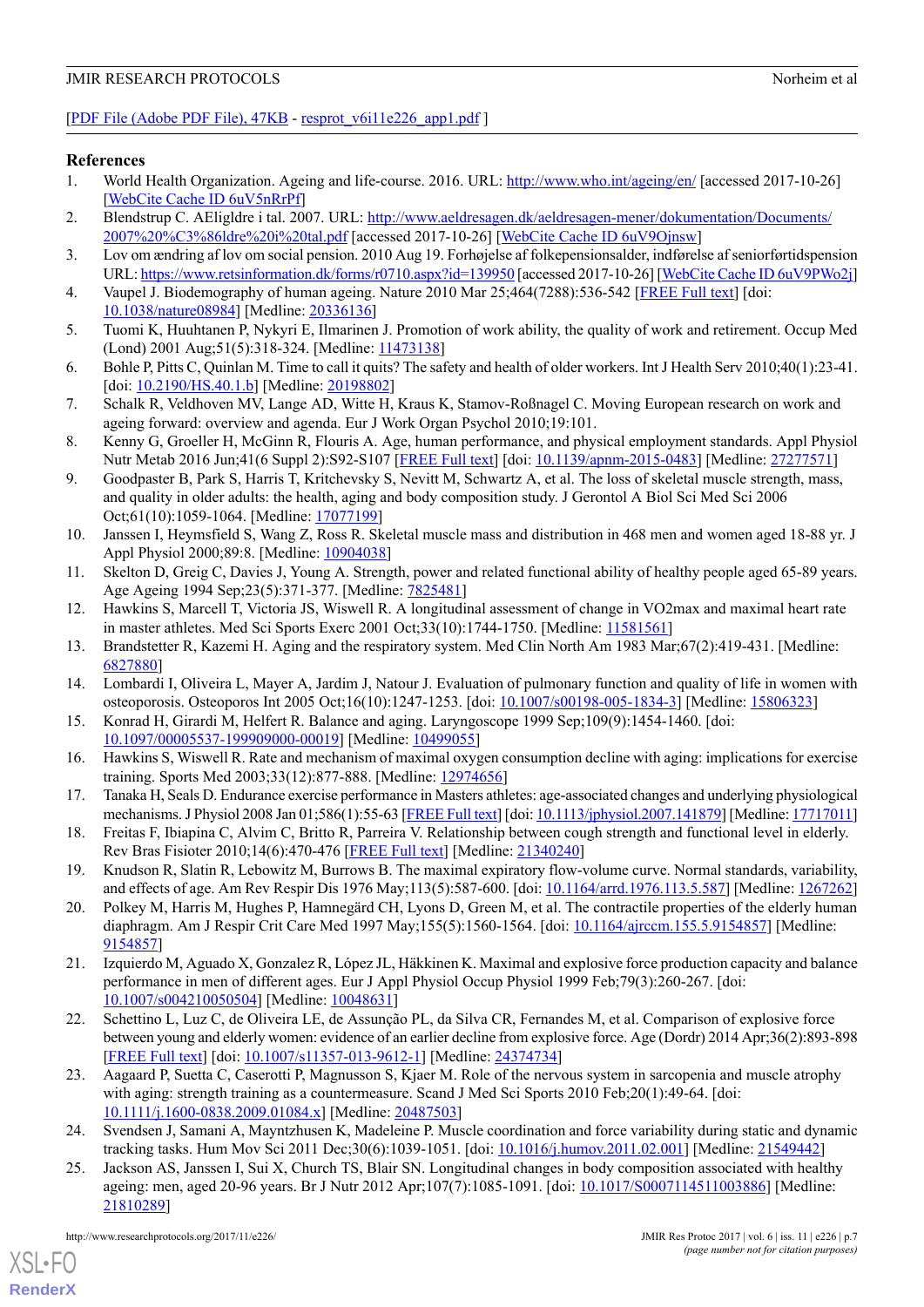- <span id="page-7-0"></span>26. Delmonico M, Harris T, Visser M, Park S, Conroy M, Velasquez-Mieyer P, Health, Aging, and Body. Longitudinal study of muscle strength, quality, and adipose tissue infiltration. Am J Clin Nutr 2009 Dec;90(6):1579-1585 [[FREE Full text](http://www.ajcn.org/cgi/pmidlookup?view=long&pmid=19864405)] [doi: [10.3945/ajcn.2009.28047\]](http://dx.doi.org/10.3945/ajcn.2009.28047) [Medline: [19864405\]](http://www.ncbi.nlm.nih.gov/entrez/query.fcgi?cmd=Retrieve&db=PubMed&list_uids=19864405&dopt=Abstract)
- <span id="page-7-1"></span>27. Raguso C, Kyle U, Kossovsky M, Roynette C, Paoloni-Giacobino A, Hans D, et al. A 3-year longitudinal study on body composition changes in the elderly: role of physical exercise. Clin Nutr 2006 Aug;25(4):573-580. [doi: [10.1016/j.clnu.2005.10.013\]](http://dx.doi.org/10.1016/j.clnu.2005.10.013) [Medline: [16330136](http://www.ncbi.nlm.nih.gov/entrez/query.fcgi?cmd=Retrieve&db=PubMed&list_uids=16330136&dopt=Abstract)]
- <span id="page-7-3"></span><span id="page-7-2"></span>28. Baumgartner R. Body composition in healthy aging. Ann N Y Acad Sci 2000 May;904:437-448. [Medline: [10865787\]](http://www.ncbi.nlm.nih.gov/entrez/query.fcgi?cmd=Retrieve&db=PubMed&list_uids=10865787&dopt=Abstract)
- <span id="page-7-4"></span>29. Salisbury C, Johnson L, Purdy S, Valderas J, Montgomery A. Epidemiology and impact of multimorbidity in primary care: a retrospective cohort study. Br J Gen Pract 2011 Jan;61(582):e12-e21 [\[FREE Full text\]](http://bjgp.org/cgi/pmidlookup?view=long&pmid=21401985) [doi: [10.3399/bjgp11X548929\]](http://dx.doi.org/10.3399/bjgp11X548929) [Medline: [21401985](http://www.ncbi.nlm.nih.gov/entrez/query.fcgi?cmd=Retrieve&db=PubMed&list_uids=21401985&dopt=Abstract)]
- <span id="page-7-5"></span>30. Cielen N, Maes K, Gayan-Ramirez G. Musculoskeletal disorders in chronic obstructive pulmonary disease. Biomed Res Int 2014;2014:965764 [[FREE Full text\]](https://dx.doi.org/10.1155/2014/965764) [doi: [10.1155/2014/965764\]](http://dx.doi.org/10.1155/2014/965764) [Medline: [24783225\]](http://www.ncbi.nlm.nih.gov/entrez/query.fcgi?cmd=Retrieve&db=PubMed&list_uids=24783225&dopt=Abstract)
- <span id="page-7-6"></span>31. Calik-Kutukcu E, Savci S, Saglam M, Vardar-Yagli N, Inal-Ince D, Arikan H, et al. A comparison of muscle strength and endurance, exercise capacity, fatigue perception and quality of life in patients with chronic obstructive pulmonary disease and healthy subjects: a cross-sectional study. BMC Pulm Med 2014 Jan 27;14:6 [\[FREE Full text\]](https://bmcpulmmed.biomedcentral.com/articles/10.1186/1471-2466-14-6) [doi: [10.1186/1471-2466-14-6](http://dx.doi.org/10.1186/1471-2466-14-6)] [Medline: [24468029](http://www.ncbi.nlm.nih.gov/entrez/query.fcgi?cmd=Retrieve&db=PubMed&list_uids=24468029&dopt=Abstract)]
- <span id="page-7-7"></span>32. Harris EC, Coggon D. HIP osteoarthritis and work. Best Pract Res Clin Rheumatol 2015;29:82. [Medline: [26612242](http://www.ncbi.nlm.nih.gov/entrez/query.fcgi?cmd=Retrieve&db=PubMed&list_uids=26612242&dopt=Abstract)]
- <span id="page-7-8"></span>33. Olafsdóttir IS, Gíslason T, Thjódleifsson B, Olafsson I, Gíslason D, Jõgi R, et al. Gender differences in the association between C-reactive protein, lung function impairment, and COPD. Int J Chron Obstruct Pulmon Dis 2007;2(4):635-642 [[FREE Full text](https://www.dovepress.com/articles.php?article_id=552)] [Medline: [18268938](http://www.ncbi.nlm.nih.gov/entrez/query.fcgi?cmd=Retrieve&db=PubMed&list_uids=18268938&dopt=Abstract)]
- <span id="page-7-9"></span>34. Wåhlin-Larsson B, Carnac G, Kadi F. The influence of systemic inflammation on skeletal muscle in physically active elderly women. Age (Dordr) 2014;36(5):9718 [\[FREE Full text\]](http://europepmc.org/abstract/MED/25311555) [doi: [10.1007/s11357-014-9718-0\]](http://dx.doi.org/10.1007/s11357-014-9718-0) [Medline: [25311555](http://www.ncbi.nlm.nih.gov/entrez/query.fcgi?cmd=Retrieve&db=PubMed&list_uids=25311555&dopt=Abstract)]
- <span id="page-7-11"></span><span id="page-7-10"></span>35. Whipple R, Wolfson L, Derby C, Singh D, Tobin J. Altered sensory function and balance in older persons. J Gerontol 1993 Sep;48 Spec No:71-76. [Medline: [8409244\]](http://www.ncbi.nlm.nih.gov/entrez/query.fcgi?cmd=Retrieve&db=PubMed&list_uids=8409244&dopt=Abstract)
- <span id="page-7-12"></span>36. Kenny G, Yardley J, Martineau L, Jay O. Physical work capacity in older adults: implications for the aging worker. Am J Ind Med 2008 Aug;51(8):610-625. [doi: [10.1002/ajim.20600](http://dx.doi.org/10.1002/ajim.20600)] [Medline: [18543279](http://www.ncbi.nlm.nih.gov/entrez/query.fcgi?cmd=Retrieve&db=PubMed&list_uids=18543279&dopt=Abstract)]
- <span id="page-7-13"></span>37. de Zwart B, Frings-Dresen M, van DF. Physical workload and the aging worker: a review of the literature. Int Arch Occup Environ Health 1995;68(1):1-12. [Medline: [8847107\]](http://www.ncbi.nlm.nih.gov/entrez/query.fcgi?cmd=Retrieve&db=PubMed&list_uids=8847107&dopt=Abstract)
- <span id="page-7-14"></span>38. Baker I, Sprott R. Biomarkers of aging. Exp Gerontol 1988;23:39. [Medline: [3058488\]](http://www.ncbi.nlm.nih.gov/entrez/query.fcgi?cmd=Retrieve&db=PubMed&list_uids=3058488&dopt=Abstract)
- <span id="page-7-15"></span>39. Martin-Ruiz C, Jagger C, Kingston A, Collerton J, Catt M, Davies K, et al. Assessment of a large panel of candidate biomarkers of ageing in the Newcastle 85+ study. Mech Ageing Dev 2011 Oct;132(10):496-502. [doi: [10.1016/j.mad.2011.08.001](http://dx.doi.org/10.1016/j.mad.2011.08.001)] [Medline: [21864562](http://www.ncbi.nlm.nih.gov/entrez/query.fcgi?cmd=Retrieve&db=PubMed&list_uids=21864562&dopt=Abstract)]
- <span id="page-7-16"></span>40. Wagner K, Cameron-Smith D, Wessner B, Franzke B. Biomarkers of aging: from function to molecular biology. Nutrients 2016 Jun 02;8(6) [[FREE Full text](http://www.mdpi.com/resolver?pii=nu8060338)] [doi: [10.3390/nu8060338\]](http://dx.doi.org/10.3390/nu8060338) [Medline: [27271660](http://www.ncbi.nlm.nih.gov/entrez/query.fcgi?cmd=Retrieve&db=PubMed&list_uids=27271660&dopt=Abstract)]
- <span id="page-7-17"></span>41. Böhm A, Heitmann BL. The use of bioelectrical impedance analysis for body composition in epidemiological studies. Eur J Clin Nutr 2013 Jan;67 Suppl 1:S79-S85. [doi: [10.1038/ejcn.2012.168\]](http://dx.doi.org/10.1038/ejcn.2012.168) [Medline: [23299875\]](http://www.ncbi.nlm.nih.gov/entrez/query.fcgi?cmd=Retrieve&db=PubMed&list_uids=23299875&dopt=Abstract)
- <span id="page-7-18"></span>42. Anderson LJ, Erceg DN, Schroeder ET. Utility of multifrequency bioelectrical impedance compared with dual-energy x-ray absorptiometry for assessment of total and regional body composition varies between men and women. Nutr Res 2012 Jul;32(7):479-485. [doi: [10.1016/j.nutres.2012.05.009](http://dx.doi.org/10.1016/j.nutres.2012.05.009)] [Medline: [22901555](http://www.ncbi.nlm.nih.gov/entrez/query.fcgi?cmd=Retrieve&db=PubMed&list_uids=22901555&dopt=Abstract)]
- <span id="page-7-19"></span>43. Ling CH, de Craen AJ, Slagboom PE, Gunn DA, Stokkel MP, Westendorp RG, et al. Accuracy of direct segmental multi-frequency bioimpedance analysis in the assessment of total body and segmental body composition in middle-aged adult population. Clin Nutr 2011 Oct;30(5):610-615 [[FREE Full text](https://linkinghub.elsevier.com/retrieve/pii/S0261-5614(11)00066-5)] [doi: [10.1016/j.clnu.2011.04.001](http://dx.doi.org/10.1016/j.clnu.2011.04.001)] [Medline: [21555168\]](http://www.ncbi.nlm.nih.gov/entrez/query.fcgi?cmd=Retrieve&db=PubMed&list_uids=21555168&dopt=Abstract)
- <span id="page-7-20"></span>44. Miller MR, Hankinson J, Brusasco V, Burgos F, Casaburi R, Coates A, ATS/ERS Task Force. Standardisation of spirometry. Eur Respir J 2005 Aug;26(2):319-338 [\[FREE Full text\]](http://erj.ersjournals.com/cgi/pmidlookup?view=long&pmid=16055882) [doi: [10.1183/09031936.05.00034805](http://dx.doi.org/10.1183/09031936.05.00034805)] [Medline: [16055882\]](http://www.ncbi.nlm.nih.gov/entrez/query.fcgi?cmd=Retrieve&db=PubMed&list_uids=16055882&dopt=Abstract)
- <span id="page-7-21"></span>45. [No authors listed]. Standardization of spirometry, 1994 update. American Thoracic Society. Am J Respir Crit Care Med 1995 Sep;152(3):1107-1136. [doi: [10.1164/ajrccm.152.3.7663792\]](http://dx.doi.org/10.1164/ajrccm.152.3.7663792) [Medline: [7663792](http://www.ncbi.nlm.nih.gov/entrez/query.fcgi?cmd=Retrieve&db=PubMed&list_uids=7663792&dopt=Abstract)]
- <span id="page-7-22"></span>46. Alfieri F, Riberto M, Lopes J, Filippo T, Imamura M, Battistella L. Postural control of healthy elderly individuals compared to elderly individuals with stroke sequelae. Open Neurol J 2016;10:1-8 [[FREE Full text](http://europepmc.org/abstract/MED/27053967)] [doi: [10.2174/1874205X01610010001](http://dx.doi.org/10.2174/1874205X01610010001)] [Medline: [27053967\]](http://www.ncbi.nlm.nih.gov/entrez/query.fcgi?cmd=Retrieve&db=PubMed&list_uids=27053967&dopt=Abstract)
- <span id="page-7-23"></span>47. Guralnik J, Simonsick E, Ferrucci L, Glynn R, Berkman L, Blazer D, et al. A short physical performance battery assessing lower extremity function: association with self-reported disability and prediction of mortality and nursing home admission. J Gerontol 1994 Mar;49(2):M85-M94. [Medline: [8126356](http://www.ncbi.nlm.nih.gov/entrez/query.fcgi?cmd=Retrieve&db=PubMed&list_uids=8126356&dopt=Abstract)]
- 48. Madeleine P, Nielsen M, Arendt-Nielsen L. Characterization of postural control deficit in whiplash patients by means of linear and nonlinear analyses - a pilot study. J Electromyogr Kinesiol 2011 Apr;21(2):291-297. [doi: [10.1016/j.jelekin.2010.05.006\]](http://dx.doi.org/10.1016/j.jelekin.2010.05.006) [Medline: [20558082](http://www.ncbi.nlm.nih.gov/entrez/query.fcgi?cmd=Retrieve&db=PubMed&list_uids=20558082&dopt=Abstract)]
- 49. Samani A, Pontonnier C, Dumont G, Madeleine P. Shoulder kinematics and spatial pattern of trapezius electromyographic activity in real and virtual environments. PLoS One 2015;10(3):e0116211 [\[FREE Full text\]](http://dx.plos.org/10.1371/journal.pone.0116211) [doi: [10.1371/journal.pone.0116211\]](http://dx.doi.org/10.1371/journal.pone.0116211) [Medline: [25768123](http://www.ncbi.nlm.nih.gov/entrez/query.fcgi?cmd=Retrieve&db=PubMed&list_uids=25768123&dopt=Abstract)]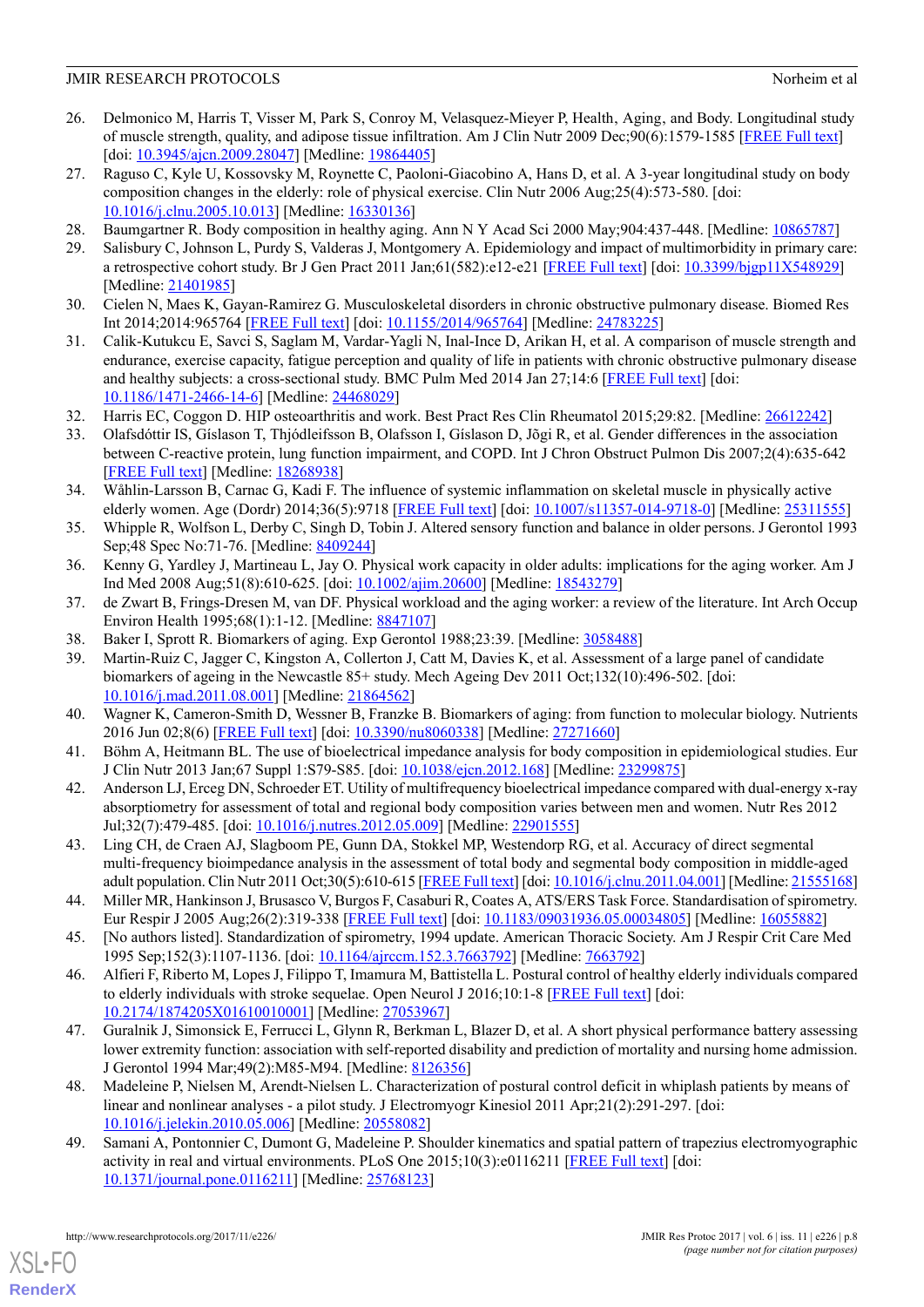- <span id="page-8-0"></span>50. Svendsen J, Madeleine P. Amount and structure of force variability during short, ramp and sustained contractions in males and females. Hum Mov Sci 2010 Feb;29(1):35-47. [doi: [10.1016/j.humov.2009.09.001](http://dx.doi.org/10.1016/j.humov.2009.09.001)] [Medline: [19853318\]](http://www.ncbi.nlm.nih.gov/entrez/query.fcgi?cmd=Retrieve&db=PubMed&list_uids=19853318&dopt=Abstract)
- <span id="page-8-2"></span><span id="page-8-1"></span>51. Wang C, Chen L. Grip strength in older adults: test-retest reliability and cutoff for subjective weakness of using the hands in heavy tasks. Arch Phys Med Rehabil 2010 Nov;91(11):1747-1751. [doi: [10.1016/j.apmr.2010.07.225](http://dx.doi.org/10.1016/j.apmr.2010.07.225)] [Medline: [21044721\]](http://www.ncbi.nlm.nih.gov/entrez/query.fcgi?cmd=Retrieve&db=PubMed&list_uids=21044721&dopt=Abstract)
- <span id="page-8-3"></span>52. Rantanen T, Guralnik J, Foley D, Masaki K, Leveille S, Curb J, et al. Midlife hand grip strength as a predictor of old age disability. JAMA 1999 Feb 10;281(6):558-560. [Medline: [10022113\]](http://www.ncbi.nlm.nih.gov/entrez/query.fcgi?cmd=Retrieve&db=PubMed&list_uids=10022113&dopt=Abstract)
- <span id="page-8-4"></span>53. Rantanen T, Masaki K, Foley D, Izmirlian G, White L, Guralnik J. Grip strength changes over 27 yr in Japanese-American men. J Appl Physiol (1985) 1998 Dec;85(6):2047-2053 [\[FREE Full text\]](http://jap.physiology.org/cgi/pmidlookup?view=long&pmid=9843525) [Medline: [9843525](http://www.ncbi.nlm.nih.gov/entrez/query.fcgi?cmd=Retrieve&db=PubMed&list_uids=9843525&dopt=Abstract)]
- <span id="page-8-5"></span>54. Testmanual. 2017. Patientinterview og konditionstest URL: <https://www.sst.dk/da/udgivelser/2006/testmanual> [accessed 2017-10-26] [\[WebCite Cache ID 6uVCg9j86\]](http://www.webcitation.org/6uVCg9j86)
- <span id="page-8-6"></span>55. Astrand P, Ryhming I. A nomogram for calculation of aerobic capacity (physical fitness) from pulse rate during sub-maximal work. J Appl Physiol 1954;7:21. [Medline: [13211501](http://www.ncbi.nlm.nih.gov/entrez/query.fcgi?cmd=Retrieve&db=PubMed&list_uids=13211501&dopt=Abstract)]
- <span id="page-8-7"></span>56. Macsween A. The reliability and validity of the Astrand nomogram and linear extrapolation for deriving VO2max from submaximal exercise data. J Sports Med Phys Fitness 2001 Sep;41(3):312-317. [Medline: [11533560](http://www.ncbi.nlm.nih.gov/entrez/query.fcgi?cmd=Retrieve&db=PubMed&list_uids=11533560&dopt=Abstract)]
- <span id="page-8-8"></span>57. Perret C, Poiraudeau S, Fermanian J, Colau M, Benhamou M, Revel M. Validity, reliability, and responsiveness of the fingertip-to-floor test. Arch Phys Med Rehabil 2001 Nov;82(11):1566-1570. [doi: [10.1053/apmr.2001.26064](http://dx.doi.org/10.1053/apmr.2001.26064)] [Medline: [11689977](http://www.ncbi.nlm.nih.gov/entrez/query.fcgi?cmd=Retrieve&db=PubMed&list_uids=11689977&dopt=Abstract)]
- <span id="page-8-9"></span>58. Ekedahl H, Jönsson BO, Frobell R. Fingertip-to-floor test and straight leg raising test: validity, responsiveness, and predictive value in patients with acute/subacute low back pain. Arch Phys Med Rehabil 2012 Dec;93(12):2210-2215. [doi: [10.1016/j.apmr.2012.04.020\]](http://dx.doi.org/10.1016/j.apmr.2012.04.020) [Medline: [22555005](http://www.ncbi.nlm.nih.gov/entrez/query.fcgi?cmd=Retrieve&db=PubMed&list_uids=22555005&dopt=Abstract)]
- <span id="page-8-11"></span><span id="page-8-10"></span>59. Cote M, Kenny A, Dussetschleger J, Farr D, Chaurasia A, Cherniack M. Reference values for physical performance measures in the aging working population. Hum Factors 2014 Feb;56(1):228-242. [doi: [10.1177/0018720813518220](http://dx.doi.org/10.1177/0018720813518220)] [Medline: [24669556](http://www.ncbi.nlm.nih.gov/entrez/query.fcgi?cmd=Retrieve&db=PubMed&list_uids=24669556&dopt=Abstract)]
- <span id="page-8-12"></span>60. Maxwell S. Sample size and multiple regression analysis. Psychol Methods 2000 Dec;5(4):434-458. [Medline: [11194207](http://www.ncbi.nlm.nih.gov/entrez/query.fcgi?cmd=Retrieve&db=PubMed&list_uids=11194207&dopt=Abstract)]
- <span id="page-8-13"></span>61. Lusa S, Louhevaara V, Kinnunen K. Are the job demands on physical work capacity equal for young and aging firefighters? J Occup Med 1994 Jan;36(1):70-74. [Medline: [8138852](http://www.ncbi.nlm.nih.gov/entrez/query.fcgi?cmd=Retrieve&db=PubMed&list_uids=8138852&dopt=Abstract)]
- <span id="page-8-14"></span>62. Sluiter J. High-demand jobs: age-related diversity in work ability? Appl Ergon 2006 Jul;37(4):429-440. [doi: [10.1016/j.apergo.2006.04.007\]](http://dx.doi.org/10.1016/j.apergo.2006.04.007) [Medline: [16764815](http://www.ncbi.nlm.nih.gov/entrez/query.fcgi?cmd=Retrieve&db=PubMed&list_uids=16764815&dopt=Abstract)]
- <span id="page-8-15"></span>63. de Zwart B, Broersen J, Frings-Dresen M, van Dijk F. Repeated survey on changes in musculoskeletal complaints relative to age and work demands. Occup Environ Med 1997 Nov;54(11):793-799 [\[FREE Full text\]](http://oem.bmj.com/cgi/pmidlookup?view=long&pmid=9538351) [Medline: [9538351\]](http://www.ncbi.nlm.nih.gov/entrez/query.fcgi?cmd=Retrieve&db=PubMed&list_uids=9538351&dopt=Abstract)
- 64. Seitsamo J, Klockars M. Aging and changes in health. Scand J Work Environ Health 1997;23 Suppl 1:27-35 [\[FREE Full](http://www.sjweh.fi/show_abstract.php?abstract_id=210) [text\]](http://www.sjweh.fi/show_abstract.php?abstract_id=210) [Medline: [9247993](http://www.ncbi.nlm.nih.gov/entrez/query.fcgi?cmd=Retrieve&db=PubMed&list_uids=9247993&dopt=Abstract)]
- <span id="page-8-17"></span>65. Nygård CH, Luopajärvi T, Cedercreutz G, Ilmarinen J. Musculoskeletal capacity of employees aged 44 to 58 years in physical, mental and mixed types of work. Eur J Appl Physiol Occup Physiol 1987;56(5):555-561. [Medline: [3653097\]](http://www.ncbi.nlm.nih.gov/entrez/query.fcgi?cmd=Retrieve&db=PubMed&list_uids=3653097&dopt=Abstract)
- <span id="page-8-16"></span>66. Nygård CH, Luopajärvi T, Ilmarinen J. Musculoskeletal capacity and its changes among aging municipal employees in different work categories. Scand J Work Environ Health 1991;17 Suppl 1:110-117 [[FREE Full text](http://www.sjweh.fi/show_abstract.php?abstract_id=1758)] [Medline: [1792522\]](http://www.ncbi.nlm.nih.gov/entrez/query.fcgi?cmd=Retrieve&db=PubMed&list_uids=1792522&dopt=Abstract)
- <span id="page-8-18"></span>67. Ilmarinen J, Rutenfranz J. Occupationally induced stress, strain and peak loads as related to age. Scand J Work Environ Health 1980 Dec;6(4):274-282 [[FREE Full text](http://www.sjweh.fi/show_abstract.php?abstract_id=2607)] [Medline: [7233116](http://www.ncbi.nlm.nih.gov/entrez/query.fcgi?cmd=Retrieve&db=PubMed&list_uids=7233116&dopt=Abstract)]
- <span id="page-8-19"></span>68. Savinainen M, Nygård CH, Ilmarinen J. A 16-year follow-up study of physical capacity in relation to perceived workload among ageing employees. Ergonomics 2004 Aug 15;47(10):1087-1102. [doi: [10.1080/00140130410001686357](http://dx.doi.org/10.1080/00140130410001686357)] [Medline: [15370865](http://www.ncbi.nlm.nih.gov/entrez/query.fcgi?cmd=Retrieve&db=PubMed&list_uids=15370865&dopt=Abstract)]
- <span id="page-8-21"></span><span id="page-8-20"></span>69. Kang D, Woo J, Shin Y. Distribution and determinants of maximal physical work capacity of Korean male metal workers. Ergonomics 2007 Dec;50(12):2137-2147. [doi: [10.1080/00140130701450153\]](http://dx.doi.org/10.1080/00140130701450153) [Medline: [17852374\]](http://www.ncbi.nlm.nih.gov/entrez/query.fcgi?cmd=Retrieve&db=PubMed&list_uids=17852374&dopt=Abstract)
- <span id="page-8-22"></span>70. Gall B, Parkhouse W. Changes in physical capacity as a function of age in heavy manual work. Ergonomics 2004 May 15;47(6):671-687. [doi: [10.1080/00140130410001658691\]](http://dx.doi.org/10.1080/00140130410001658691) [Medline: [15204294](http://www.ncbi.nlm.nih.gov/entrez/query.fcgi?cmd=Retrieve&db=PubMed&list_uids=15204294&dopt=Abstract)]
- 71. Saupe K, Sothmann M, Jasenof D. Aging and the fitness of fire fighters: the complex issues involved in abolishing mandatory retirement ages. Am J Public Health 1991 Sep;81(9):1192-1194. [Medline: [1951832\]](http://www.ncbi.nlm.nih.gov/entrez/query.fcgi?cmd=Retrieve&db=PubMed&list_uids=1951832&dopt=Abstract)
- 72. Vinni K, Hakama M. Healthy worker effect in the total Finnish population. Br J Ind Med 1980 May;37(2):180-184 [\[FREE](http://oem.bmj.com/cgi/pmidlookup?view=long&pmid=7426468) [Full text](http://oem.bmj.com/cgi/pmidlookup?view=long&pmid=7426468)] [Medline: [7426468\]](http://www.ncbi.nlm.nih.gov/entrez/query.fcgi?cmd=Retrieve&db=PubMed&list_uids=7426468&dopt=Abstract)
- 73. Wen C, Tsai S, Gibson R. Anatomy of the healthy worker effect: a critical review. J Occup Med 1983 Apr;25(4):283-289. [Medline: [6854417](http://www.ncbi.nlm.nih.gov/entrez/query.fcgi?cmd=Retrieve&db=PubMed&list_uids=6854417&dopt=Abstract)]

# **Abbreviations**

[XSL](http://www.w3.org/Style/XSL)•FO **[RenderX](http://www.renderx.com/)**

**ALFA:** ALdring og Fysisk Arbejde **BIA:** bioelectrical impedance analysis **CoP:** center of pressure **FEV1:** forced expiratory volume in 1 second **FTF:** fingertip-to-floor